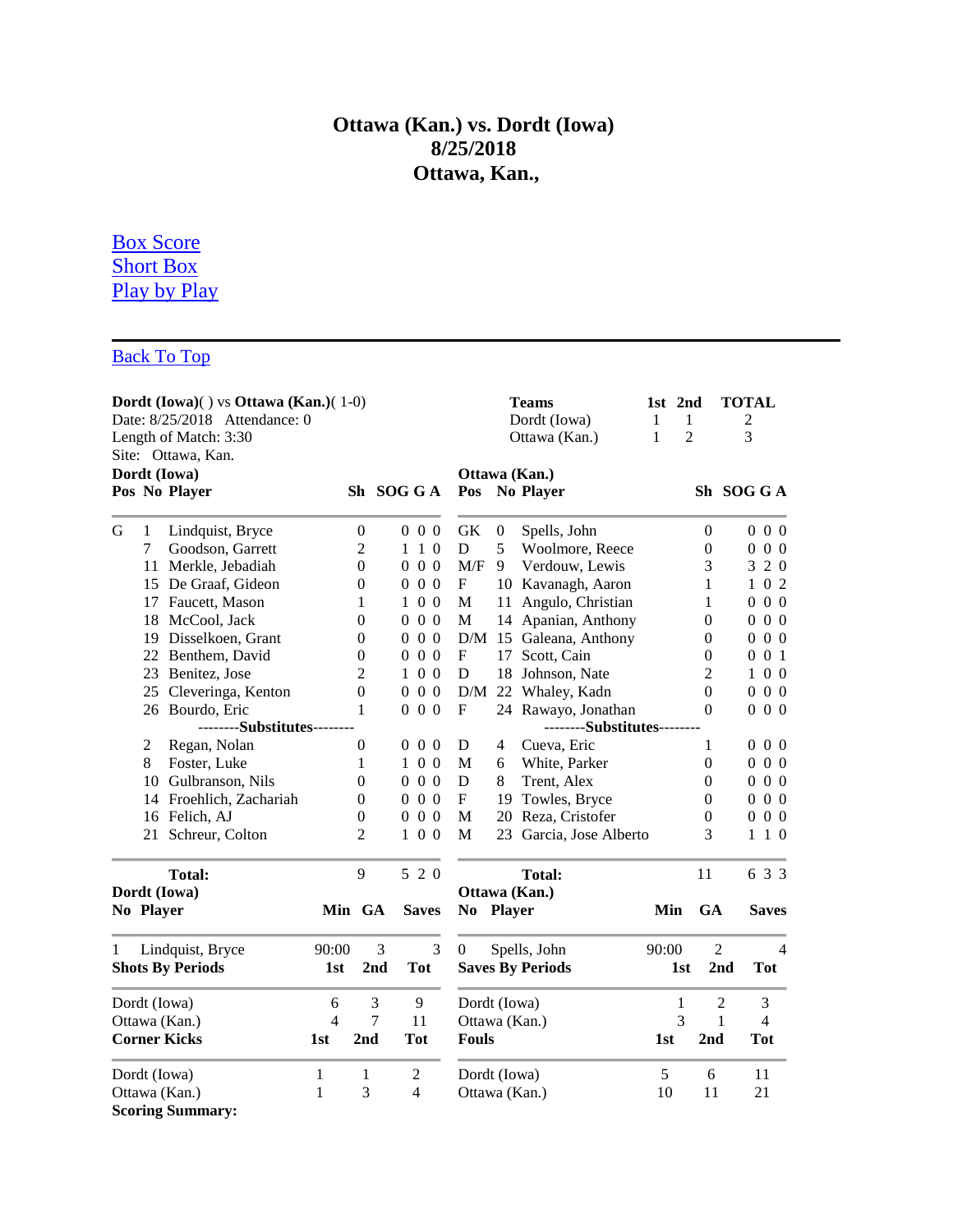#### **GoalTimeTeamGoal Scorer Assists Description**

1. 01:41DOR Goodson, Garrett 2. 26:46OTT VERDOUW, Lewis

- 3. 61:25OTT VERDOUW, Lewis KAVANAGH, Aaron
- 4. 61:49DOR TEAM,
- 5. 87:13OTT GARCIA, Jose AlbertoSCOTT, Cain; KAVANAGH, Aaron

## **Cautions and Ejections:**

YC-OTT #15 (10:15); YC-DOR #23 (45:18); YC-OTT #14 (54:42); YC-DOR #18 (57:25); YC-DOR #22 (73:28); RC-OTT #15 (73:48); YC-OTT #4 (79:58); RC-DOR #23 (81:14)

**Referees: Offsides:** Dordt (Iowa) 0, Ottawa (Kan.) 5

## [Back To Top](http://www.dakstats.com/WebSync/Pages/GameBook/GameBookData.aspx?sg=MSO&compID=69698&sea=NAIMSO_2018#TOP)

### **Dordt (Iowa)**( ) vs **Ottawa (Kan.)**( 1-0)

Date: 8/25/2018 Attendance: 0 Length of Match: 3:30 Site: Ottawa, Kan.

| <b>Teams</b>  | 1st | 2nd | <b>TOTAL</b> |
|---------------|-----|-----|--------------|
| Dordt (Iowa)  |     |     |              |
| Ottawa (Kan.) |     |     |              |

### **Scoring Summary:**

**GoalTimeTeamGoal Scorer Assists Description**

1. 01:41DOR Goodson, Garrett 2. 26:46OTT VERDOUW, Lewis

3. 61:25OTT VERDOUW, Lewis KAVANAGH, Aaron

4. 61:49DOR TEAM,

5. 87:13OTT GARCIA, Jose AlbertoSCOTT, Cain; KAVANAGH, Aaron

## **Cautions and Ejections:**

YC-OTT #15 (10:15); YC-DOR #23 (45:18); YC-OTT #14 (54:42); YC-DOR #18 (57:25); YC-DOR #22 (73:28); RC-OTT #15 (73:48); YC-OTT #4 (79:58); RC-DOR #23 (81:14)

**Shots:** *Dordt (Iowa)* 9 (Schreur 2, Faucett 1, Benitez 2, Goodson 2, Bourdo 1, Foster 1), *Ottawa (Kan.)* 11 (GARCIA 3, CUEVA 1, VERDOUW 3, KAVANAGH 1, ANGULO 1, JOHNSON 2) **Saves:** *Dordt (Iowa)* 3 (Lindquist 3), *Ottawa (Kan.)* 4 (SPELLS 4)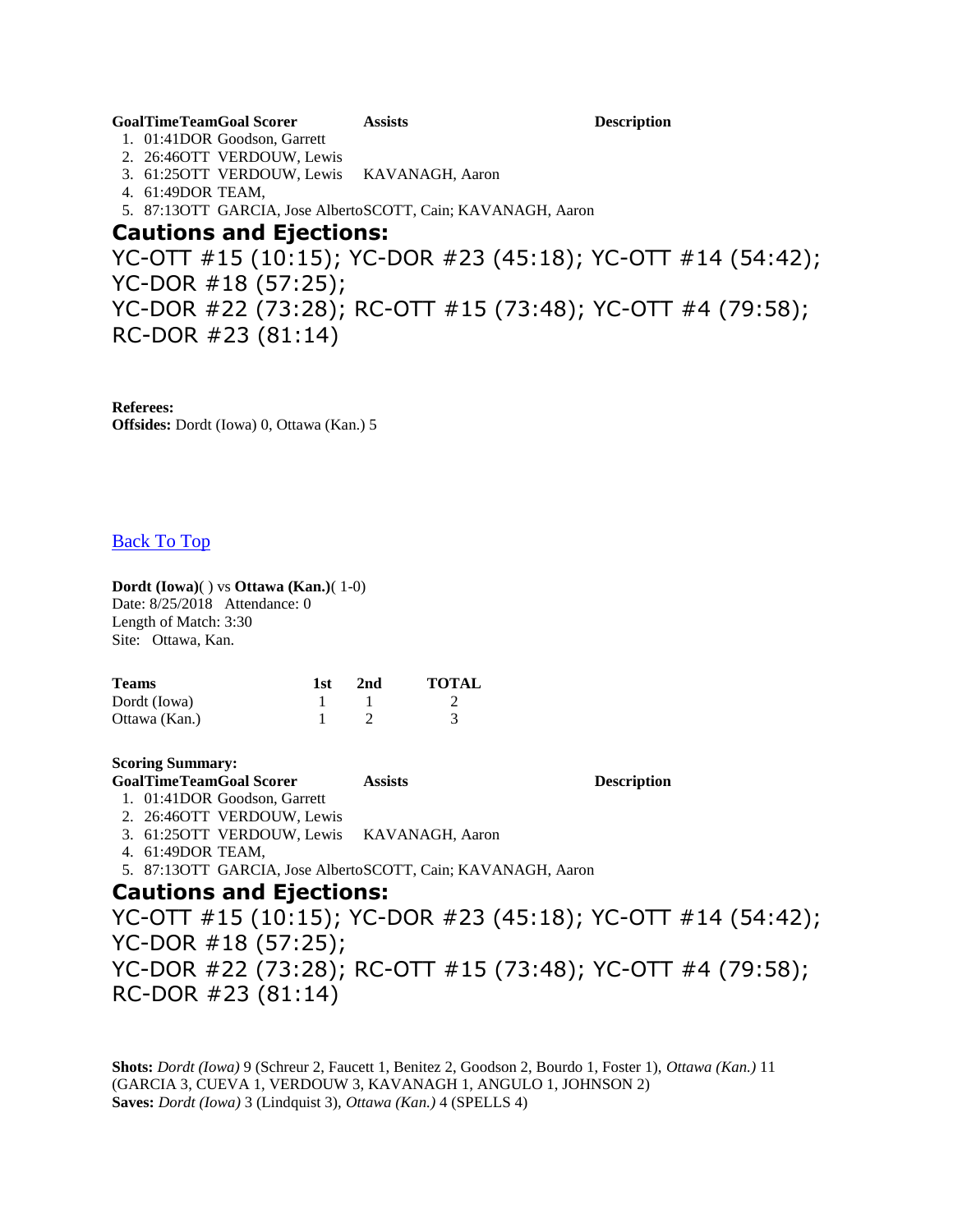### **Referees:**

## [Back To Top](http://www.dakstats.com/WebSync/Pages/GameBook/GameBookData.aspx?sg=MSO&compID=69698&sea=NAIMSO_2018#TOP)

 $00:44$  $01:14$ <br> $01:41$ 

 $01:41$ 03:24

 $07:06$ 07:38  $07:57$ 08:38  $09:08$ <br> $09:43$ 

 $09:54$ 

 $11:24$  $12:56$  $15:25$ <br> $16:32$ 

 $18:31$ <br> $26:03$ 

## **Play by Play Report**

### **Dordt (Iowa) vs Ottawa (Kan.) Aug 25, 2018 Ottawa, Kan.**

|              | <b>DOR Starters</b><br><b>OTT Starters</b><br><b>Position</b><br>##<br><b>Name</b><br>##<br><b>Name</b>                                                                                                                                                                                                                                                                                                                                                                                                                  | <b>Position</b>         |
|--------------|--------------------------------------------------------------------------------------------------------------------------------------------------------------------------------------------------------------------------------------------------------------------------------------------------------------------------------------------------------------------------------------------------------------------------------------------------------------------------------------------------------------------------|-------------------------|
|              | <b>Bryce Lindquist</b><br>$\mathbf G$<br>John SPELLS<br>$\overline{0}$<br>1<br>15 Gideon De Graaf<br>24 Jonathan RAWAYO<br>Eric Bourdo<br>26<br>22<br>Kadn WHALEY<br>25 Kenton Cleveringa<br>Nate JOHNSON<br>18<br>Jose Benitez<br>23<br>17<br>Cain SCOTT<br>22 David Benthem<br>15Anthony GALEANA<br>19 Grant Disselkoen<br>14 Anthony APANIAN<br>Jack McCool<br>11 Christian ANGULO<br>18<br>17 Mason Faucett<br>10Aaron KAVANAGH<br>11 Jebadiah Merkle<br>9 Lewis VERDOUW<br>7<br>Garrett Goodson<br>5 Reece WOOLMORE | G                       |
| <b>Clock</b> | <b>1st Period</b><br><b>Play By Play</b>                                                                                                                                                                                                                                                                                                                                                                                                                                                                                 | <b>Score</b><br>$(V-H)$ |
| 00:44        | Offside against TEAM (OTT)                                                                                                                                                                                                                                                                                                                                                                                                                                                                                               |                         |
| 01:14        | Foul on TEAM (OTT)                                                                                                                                                                                                                                                                                                                                                                                                                                                                                                       |                         |
| 01:41        | GOAL kicked in by Garrett Goodson (DOR)                                                                                                                                                                                                                                                                                                                                                                                                                                                                                  | $(1-0)$                 |
| 01:41        | SUB: Gideon De Graaf is now playing                                                                                                                                                                                                                                                                                                                                                                                                                                                                                      |                         |
| 03:24        | Foul on TEAM (OTT)                                                                                                                                                                                                                                                                                                                                                                                                                                                                                                       |                         |
| 04:12        | Shot by Eric Bourdo (DOR) Blocked by Lewis VERDOUW                                                                                                                                                                                                                                                                                                                                                                                                                                                                       |                         |
| 04:27        | Corner Kick by Garrett Goodson (DOR)                                                                                                                                                                                                                                                                                                                                                                                                                                                                                     |                         |
| 04:56        | Shot Missed by Jose Benitez (DOR) SAVED by John SPELLS                                                                                                                                                                                                                                                                                                                                                                                                                                                                   |                         |
| 07:00        | Shot Missed by Lewis VERDOUW (OTT) SAVED by Bryce Lindquist                                                                                                                                                                                                                                                                                                                                                                                                                                                              |                         |
| 07:06        | Foul on TEAM (OTT)                                                                                                                                                                                                                                                                                                                                                                                                                                                                                                       |                         |
| 07:38        | Foul on TEAM (DOR)                                                                                                                                                                                                                                                                                                                                                                                                                                                                                                       |                         |
| 07:57        | Corner Kick by Christian ANGULO (OTT)                                                                                                                                                                                                                                                                                                                                                                                                                                                                                    |                         |
| 08:38        | Foul on TEAM (OTT)                                                                                                                                                                                                                                                                                                                                                                                                                                                                                                       |                         |
| 09:08        | Foul on TEAM (OTT)                                                                                                                                                                                                                                                                                                                                                                                                                                                                                                       |                         |
| 09:43        | Shot by Garrett Goodson (DOR) Blocked by TEAM                                                                                                                                                                                                                                                                                                                                                                                                                                                                            |                         |
| 09:54        | Offside against TEAM (OTT)                                                                                                                                                                                                                                                                                                                                                                                                                                                                                               |                         |
| 10:15        | Yellow Card on Anthony GALEANA (OTT)                                                                                                                                                                                                                                                                                                                                                                                                                                                                                     |                         |
| 11:24        | Foul on TEAM (DOR)                                                                                                                                                                                                                                                                                                                                                                                                                                                                                                       |                         |
| 12:56        | Foul on TEAM (OTT)                                                                                                                                                                                                                                                                                                                                                                                                                                                                                                       |                         |
| 15:25        | Foul on TEAM (OTT)                                                                                                                                                                                                                                                                                                                                                                                                                                                                                                       |                         |
| 16:32        | Shot Missed by Mason Faucett (DOR) SAVED by John SPELLS                                                                                                                                                                                                                                                                                                                                                                                                                                                                  |                         |
| 17:55        | SUB: Nils Gulbranson in for Garrett Goodson                                                                                                                                                                                                                                                                                                                                                                                                                                                                              |                         |
| 18:31        | Foul on TEAM (OTT)                                                                                                                                                                                                                                                                                                                                                                                                                                                                                                       |                         |
| 26:03        | SUB: Colton Schreur in for Jose Benitez                                                                                                                                                                                                                                                                                                                                                                                                                                                                                  |                         |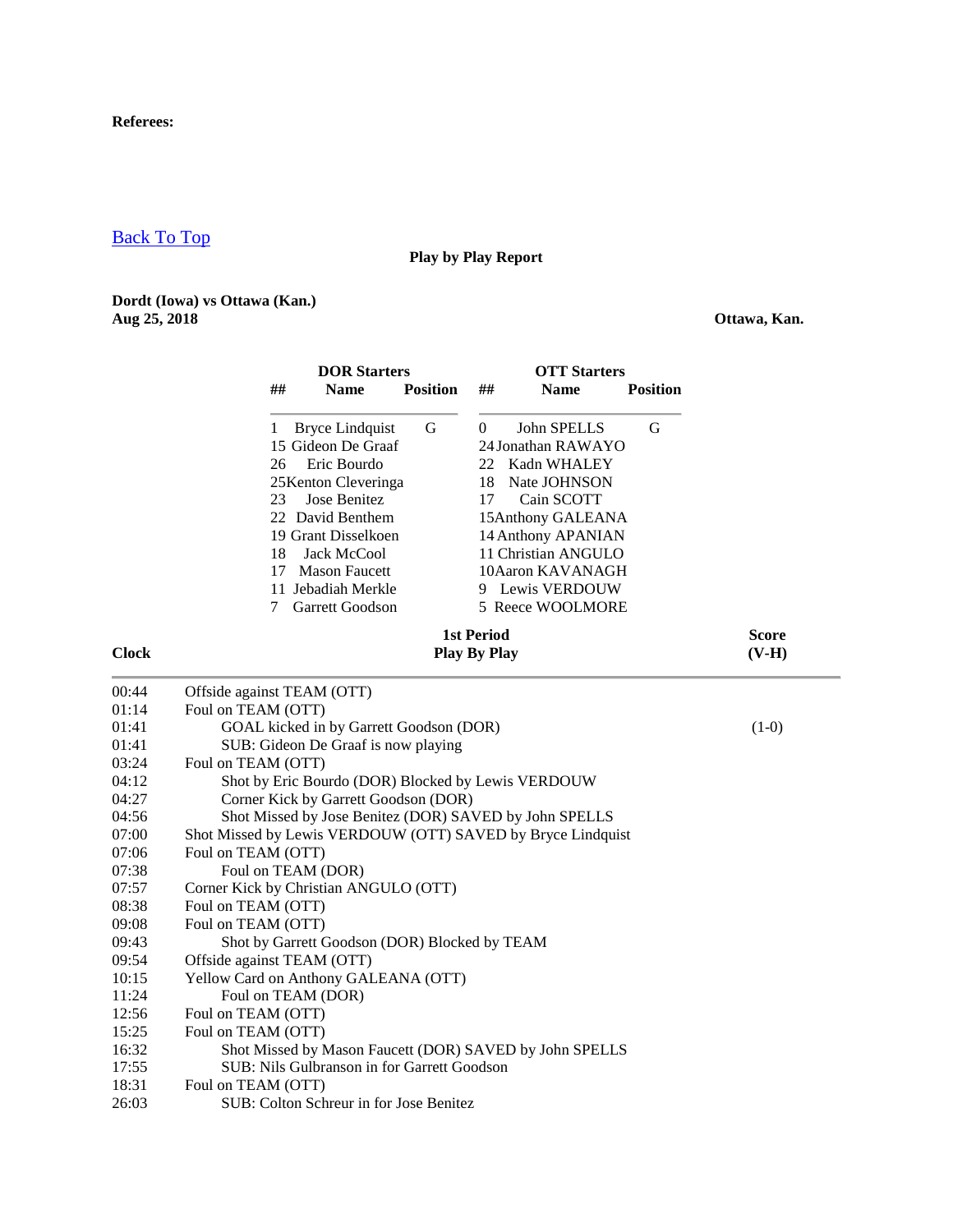| 26:09 | SUB: Alex TRENT in for Anthony APANIAN                   |         |
|-------|----------------------------------------------------------|---------|
| 26:17 | SUB: Jose Alberto GARCIA in for Christian ANGULO         |         |
| 26:46 | GOAL kicked in by Lewis VERDOUW (OTT)                    | $(1-1)$ |
| 27:36 | SUB: Eric CUEVA in for Jonathan RAWAYO                   |         |
| 28:53 | Foul on TEAM (DOR)                                       |         |
| 30:29 | Offside against TEAM (OTT)                               |         |
| 30:44 | Foul on TEAM (OTT)                                       |         |
| 32:22 | Offside against TEAM (OTT)                               |         |
| 34:43 | Foul on TEAM (OTT)                                       |         |
| 35:09 | Shot Missed by Colton Schreur (DOR) SAVED by John SPELLS |         |
| 35:25 | Foul on TEAM (DOR)                                       |         |
| 36:07 | Shot Missed by Jose Alberto GARCIA (OTT) goes HIGH       |         |
| 39:16 | SUB: Parker WHITE in for Aaron KAVANAGH                  |         |
| 39:34 | SUB: Bryce TOWLES in for Lewis VERDOUW                   |         |
| 39:38 | SUB: Luke Foster in for Kenton Cleveringa                |         |
| 39:42 | SUB: Zachariah Froehlich in for Mason Faucett            |         |
| 40:03 | SUB: Nolan Regan in for Jebadiah Merkle                  |         |
| 40:58 | Foul on TEAM (DOR)                                       |         |
| 41:31 | Shot Missed by Eric CUEVA (OTT) goes HIGH                |         |
| 43:07 | SUB: AJ Felich in for Gideon De Graaf                    |         |
|       |                                                          |         |

#### End of 1st (OTT 1 DOR 1)

| <b>Shots</b>                                                    |  |  | SOG G AST CK PKM PKA FL YC RC BLK GA SV |  |  |  |  |
|-----------------------------------------------------------------|--|--|-----------------------------------------|--|--|--|--|
| DOR 6 4 1 0 1 0 0 5 0 0 0 1 1<br>OTT 4 2 1 0 1 0 0 10 1 0 2 1 3 |  |  |                                         |  |  |  |  |

#### **Play by Play Report**

#### **Dordt (Iowa) vs Ottawa (Kan.) Aug 25, 2018 Ottawa, Kan.**

DOR Starters: Lindquist, Regan, Goodson, Merkle, Froehlich, De Graaf, McCool, Schreur, Bourdo, Cleveringa, Benitez OTT Starters: JOHNSON, WHALEY, RAWAYO SPELLS, WOOLMORE, VERDOUW, KAVANAGH, ANGULO, APANIAN, GALEANA, SCOTT,

|              | 2nd Period                                            | <b>Score</b> |
|--------------|-------------------------------------------------------|--------------|
| <b>Clock</b> | <b>Play By Play</b>                                   | $(V-H)$      |
| 45:18        | Foul on TEAM (DOR)                                    |              |
| 45:18        | Yellow Card on Jose Benitez (DOR)                     |              |
| 46:18        | Shot by Christian ANGULO (OTT) Blocked by Jack McCool |              |
| 46:32        | Foul on TEAM (OTT)                                    |              |
| 47:40        | Foul on TEAM (OTT)                                    |              |
| 49:43        | Foul on TEAM (OTT)                                    |              |
| 51:19        | Corner Kick by Christian ANGULO (OTT)                 |              |
| 53:18        | SUB: Mason Faucett in for Zachariah Froehlich         |              |
| 53:39        | Shot Missed by Colton Schreur (DOR) goes WIDE         |              |
| 54:42        | Foul on TEAM (OTT)                                    |              |
| 54:42        | Yellow Card on Anthony APANIAN (OTT)                  |              |